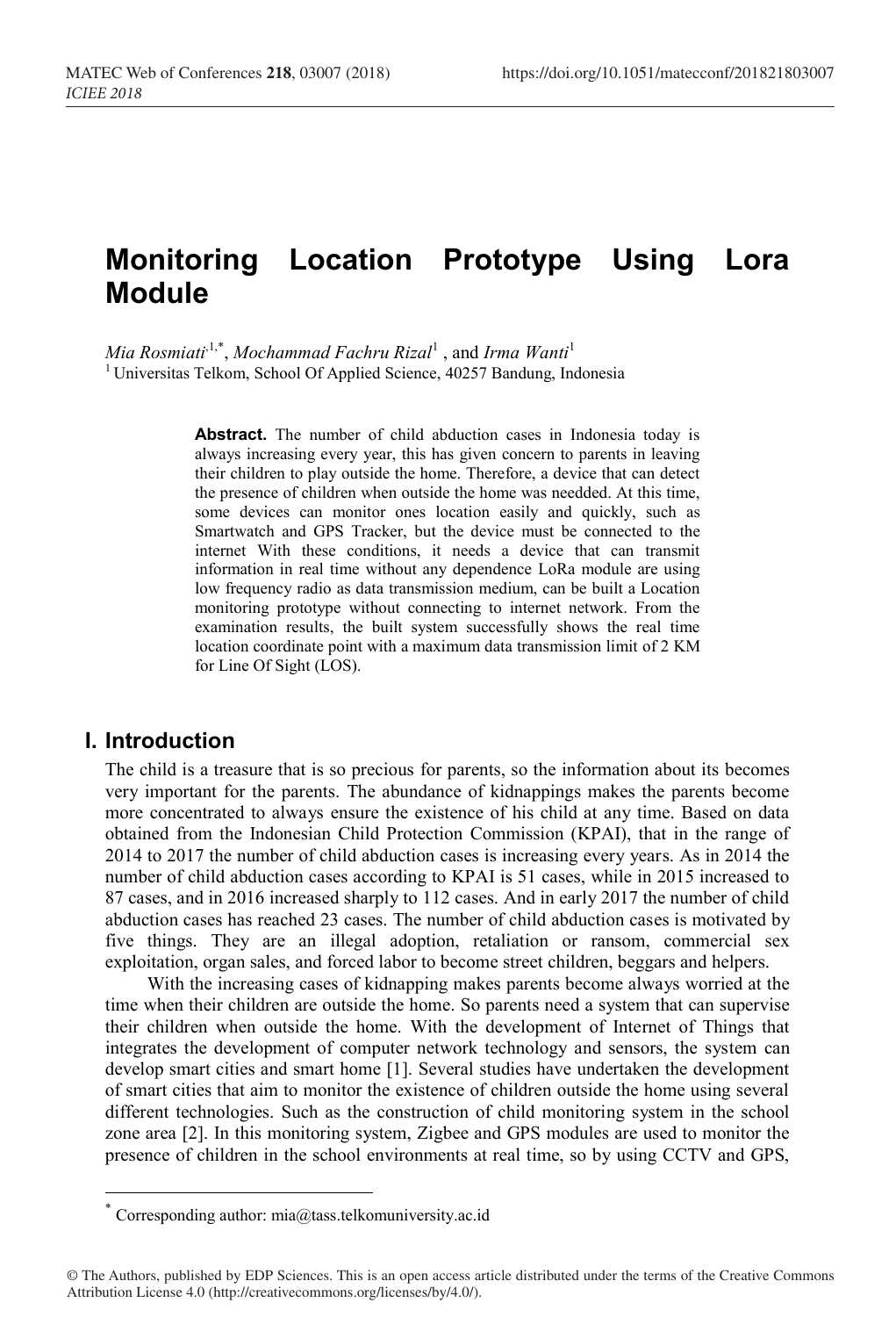the system can monitor the presence of children in the school zone. This system can also alert alarms to data centers when children are not in the school zone. Another study aimed to monitor child activity is automation child monitoring (ACM) system using wireless network [3]. This ACM system used android smartphone to monitor the child's location in real time. By using GPS sensors, accelerator sensors and mobile GIS, this system can provide information to parents through messages displayed on android smartphone in the form of location when the child is lost. This system is controlled by a GSM module that requires an internet connection to transmit its GPS data to related parties. While in the study of An Mobile Safety Monitoring System for Children [4], the child monitoring system uses Bluetooth technology as the child's location transmission media to be displayed on android smartphone. This system is able to provide child's location information on child guard through Bluetooth communication that will give a sense of security to the parents when the children are in the observation area or not. This system integrates GPS sensors, accelerator sensors and mobile GIS (Geographic information system) so that these sensors are able to provide the characteristics of high reliability, short response time and high accuracy and can produce a device that provides a level of security for the child. But this system has a weakness, they are the power of bluetooth and distance limited, because the maximum distance that can be used for children monitoring is 50 m in open areas and 28 m in blocked areas of the walls,

From some of the above research indicate that the problem of distance and power of device become the main weakness in transmission of children data location, so to improve the reliability of child's location monitoring system required a device that can give maximum distance for transmitting child's data location. In addition, devices used for data transmission must require minimal electrical power so that the system can continue to monitor the location of children for long periods of time. According to [5], Low Power Wide Area Network (LPWAN) is a solution to build a network for far enough coverage area and using very small power so that LPWAN concept is widely used to develop the technology of Internet Of Things (IoT). So in this research, the children location monitoring system is built using LPWAN concept that use LoRa module as data location transmission media. And the system which is built do not need the internet connection.

### **2. Literature**

#### **2.1Long Range Radio**

LoRa is one of the Low-Power Wide Area Networks (LPWAN) protocol whicdesigned to fulfill IoT requirements. LPWAN act as a wide coverage for IoT devices. LoRa Alliance describer LoRa as the physical layer or the wireless modulation utilized to create the long range communication link[6]. Furthermore, LoRa has significant advantage compared to another communication technology. Its low powered and long range capability exceeds any other standard. A single gateway or base station can cover entire cities or hundreds of square kilometers.[7] For example, the LoRa transmitter chip created by Semtech, SX 1276 could reach 168 dB maximum link budget.[8]

#### **2.2 LoRa Module/GPS HAT**

LoRa that is integrated with GPS HAT is an expansion module for building a WAN LoRa that is operated with Raspberry Pi 3. This module is based on SX1276 / SX1278 transceiver made by Semtech. LoRa / GPS HAT is equipped with L80 GPS (base on MTK MT3339), specially designed for applications that use GPS by connecting via serial port on Raspberry Pi. This device can be used for applications such as timing, geolocation, indo or positioning or other applications requiring GPS information. Data transmission and reception on the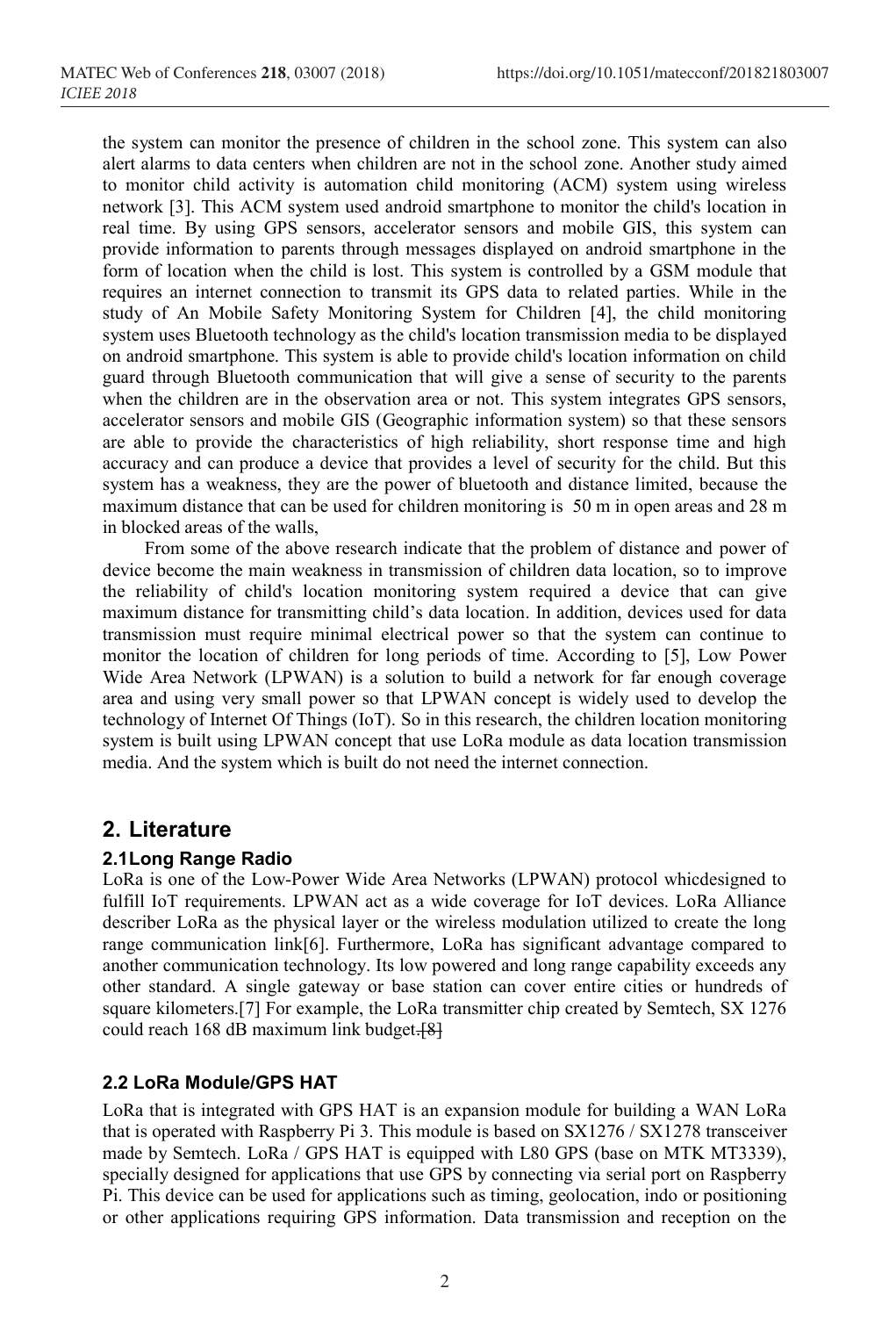LoRa / GPS HAT has a wide spread spectrum as well as the ability to cope with high interference with low power consumption. LoRa / GPS HAT can achieve sensitivity up to 148 dBm at low cost.



**Fig 1.** LoRa/GPS HAT Module[8]

At the figure 1, This board can calculate and predict the orbit automatically using ephemeris data stored in the internal flash memory, so that the HAT can improve position quickly even on indoor signal levels with low power consumption. [8] It also can adjust on/off time to achieve a balance between positioning accuracy and power consumption in accordance with environmental and motion conditions. GPS also supports automatic antenna switching function. It can achieve switching between the internal patch antenna and the external active antenna.

### **2.2 GPS (Global Positioning System)**

GPS is an electronic navigation system that can receive information from  $4 - 12$  satellites so as to indicate position on the surface of the Earth. GPS satellites will transmit satellite positions and GPS receiver distance from satellites. This information is processed and displayed by the GPS receiver. GPS is an open, non-proprietary telecommunications system but a copyright ownership of a rapidly growing and constantly growing company.

GPS is comprised of three segments: satellite constellation, ground-control/monitoring network, and user receiving equipment. The control segment (CS) tracks and maintains the satellites in space. The CS monitors satellite health and signal integrity and maintains the orbital configuration of the satellites. Furthermore, user receiveing equipment provide navigation, timing and several apps.

As seen in Fig. 2, the GPS constellation consists of 24 satellites orbiting the Earth at an altitude of 20,200 kilometers. Orbit is set with the assumption that every point on Earth can see at least four satellites at any time. each satellite orbit the Earth approximately once in 12 hours at a speed of about 11,000 kilometers per hour. GPS satellites have panels Solar energy collectors for generating electrical energy needs.[9]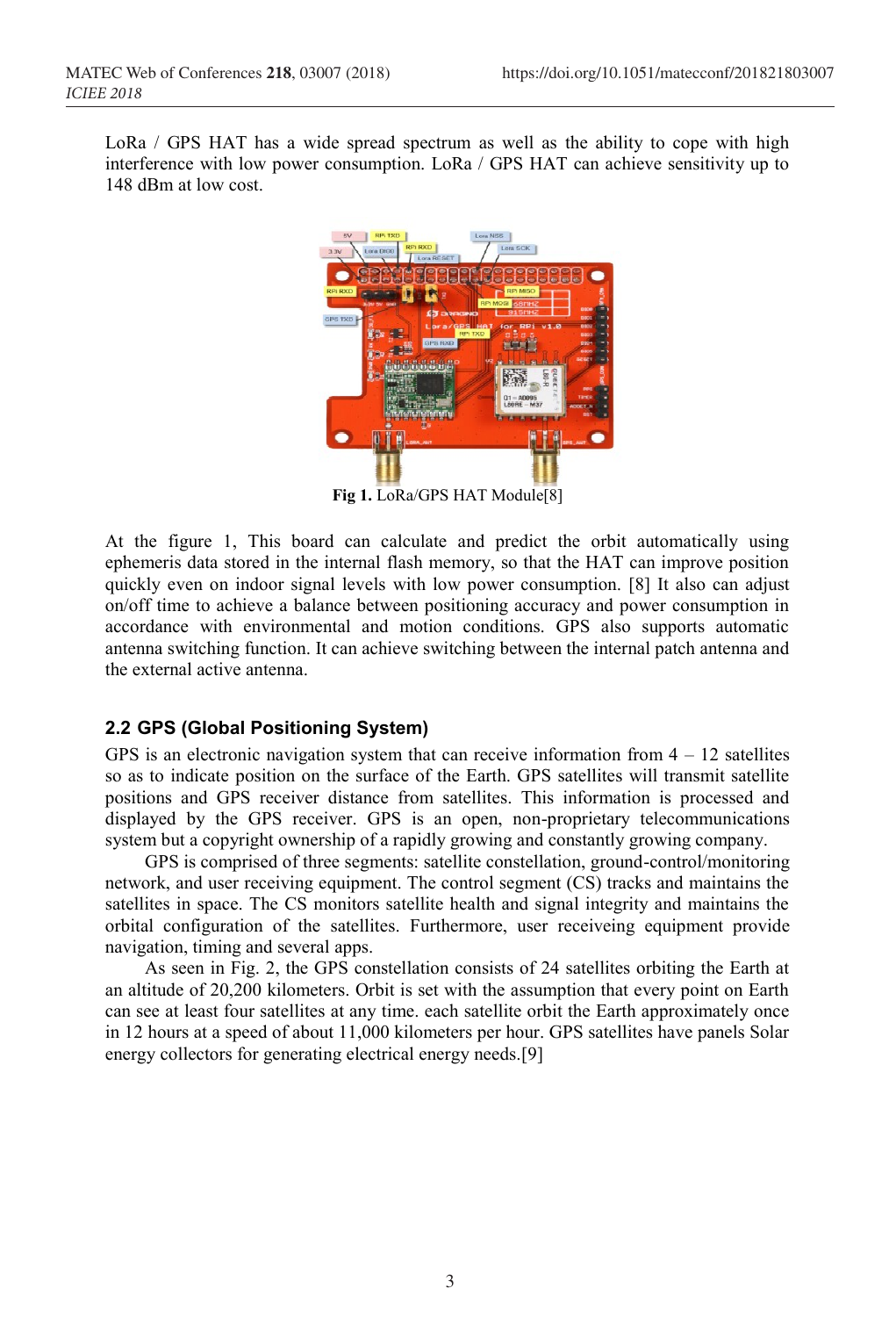

**Fig 2.** GPS Constellation (9)

# **3. Methodology**

In this research, clild location monitoring system using LoRa with a frequency of 3-300 MHz, assuming LoRa module has a wide range with high efficiency of power usage. Figure 3 below shows an integrated module with Raspberry Pi 3 as processors, this configuration is made with the assumption that the receiver is not connected to the public network.



 **Fig 3.** LoRa – Raspberry Pi 3 Configuration

In Figure 3 above, shows the laptop device used as a system controlling on Raspberry Pi 3. Raspberry Pi 3 serves as a microcontroller for LoRa / GPS HAT which is used as a radio packet transceiver.

# **4. Result & Analysis**

To obtain data comparison of system accuracy then the testing process is done for configuration of Line of Sight (LOS) and Non Line Of Sight (NLOS). LOS configuration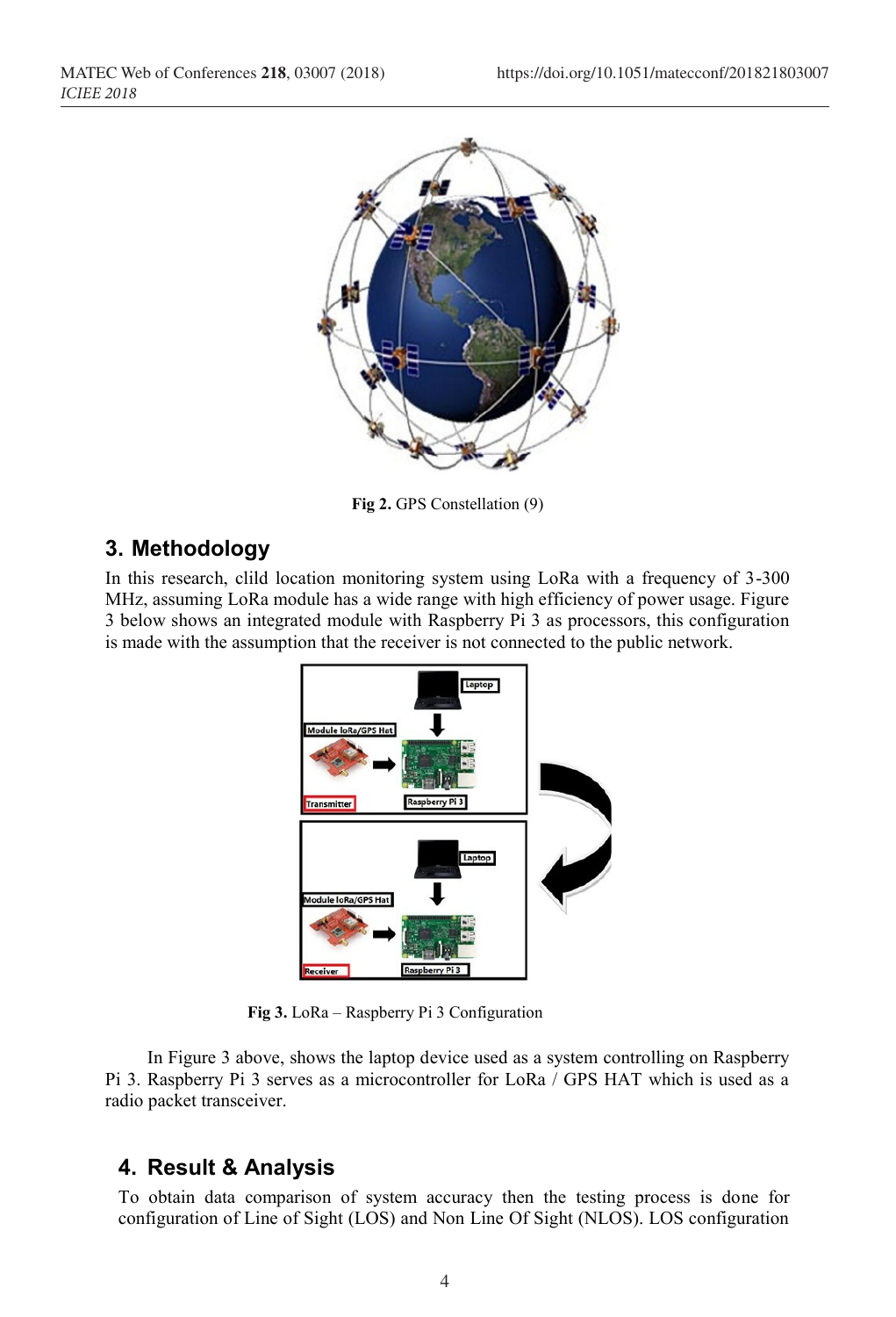is a test configuration where the receiver and transmitter positions are in a straight line and are not blocked by a barrier so it is expected that the testing process can take place at a great distance. While NLOS is a test configuration where there is a barrier between transmitter and receiver that can block radio wave propagation, as for the purpose of the NLOS method is to determine the magnitude of the obstacle effect on the number of lost signals.

#### **4.1 Line of Sight (LOS) Testing**

The childreen location monitoring system using the LOS scenario is done in Batununggal residence, Bandung, Indonesia. In this test a child carries a device that is equipped with LoRa Transmitter. Then he walks with a maximum distance of 2 Km, the child's location information will be sent to the LoRa receiver, in this scenario a child is in a position facing each other with the receiver and not obstructed by the obstacle. In Figure 4 below shows the location data received by the receiver when a child moves 2 Km from the receiver or observation center point.

|                     |  |  |  | $pi$ @raspberrypi: $\sim$                                                                         |  | ديو | $\Box$ | $\rightarrow$ |
|---------------------|--|--|--|---------------------------------------------------------------------------------------------------|--|-----|--------|---------------|
| File Edit Tabs Help |  |  |  |                                                                                                   |  |     |        |               |
|                     |  |  |  | Packet[100] #10 => #1 -89dB: Mode:3 Lat: -6.95602 Lon: 107.636 Alt: 687.7                         |  |     |        |               |
|                     |  |  |  | Packet[100] #10 => #1 -90dB: Mode:3 Lat: -6.95602 Lon: 107.636 Alt: 687.7                         |  |     |        |               |
|                     |  |  |  | Packet[100] #10 => #1 -90dB: Mode:3 Lat: -6.95602 Lon: 107.636 Alt: 687.7                         |  |     |        |               |
|                     |  |  |  | Packet[100] #10 => #1 -90dB: Mode:3 Lat: -6.95602 Lon: 107.636 Alt: 687.7                         |  |     |        |               |
|                     |  |  |  | Packet[100] #10 => #1 -90dB: Mode:3 Lat: -6.95602 Lon: 107.636 Alt: 687.7                         |  |     |        |               |
|                     |  |  |  | Packet[100] #10 => #1 -90dB: Mode:3 Lat: -6.95602 Lon: 107.636 Alt: 687.7                         |  |     |        |               |
|                     |  |  |  | Packet[100] #10 => #1 -89dB: Mode:3 Lat: -6.95602 Lon: 107.636 Alt: 687.7                         |  |     |        |               |
|                     |  |  |  | Packet[100] #10 => #1 -90dB: Mode:3 Lat: -6.95602 Lon: 107.636 Alt: 687.7                         |  |     |        |               |
|                     |  |  |  | Packet[100] #10 => #1 -90dB: Mode:3 Lat: -6.95602 Lon: 107.636 Alt: 687.7                         |  |     |        |               |
|                     |  |  |  | Packet[100] #10 => #1 -89dB: Mode:3 Lat: -6.95602 Lon: 107.636 Alt: 687.7                         |  |     |        |               |
|                     |  |  |  | Packet[100] #10 => #1 -92dB: Mode:3 Lat: -6.95602 Lon: 107.636 Alt $\phi\phi\psi\psi\psi\psi\psi$ |  |     |        |               |

**Fig 4.** Location monitoring for distance 2 Km of LOS scenario

Figure 4 shows the LoRa transmission configuration capable of transmitting GPS data for transmitter and receiver distance of 2 km. As for the delay of sending data at a distance of 2 km is 5 seconds.

#### **4.2 Non Line Of Sight (NLOS)**

The location for child location monitoring system that use NLOS scenario is in the Griya Bandung Asri Residence, Bandung, Indonesia. In this scenario location the child's position with the center of observation (receiver) is blocked by the house or tree.

In the NLOS scenario, a child moves away from the receiver at a maximum distance of 350 m. and the position of transmitter and receiver obstructed by the many obstacles of trees and houses. The monitoing results of the transmit data location using LoRa is shown by figure 5.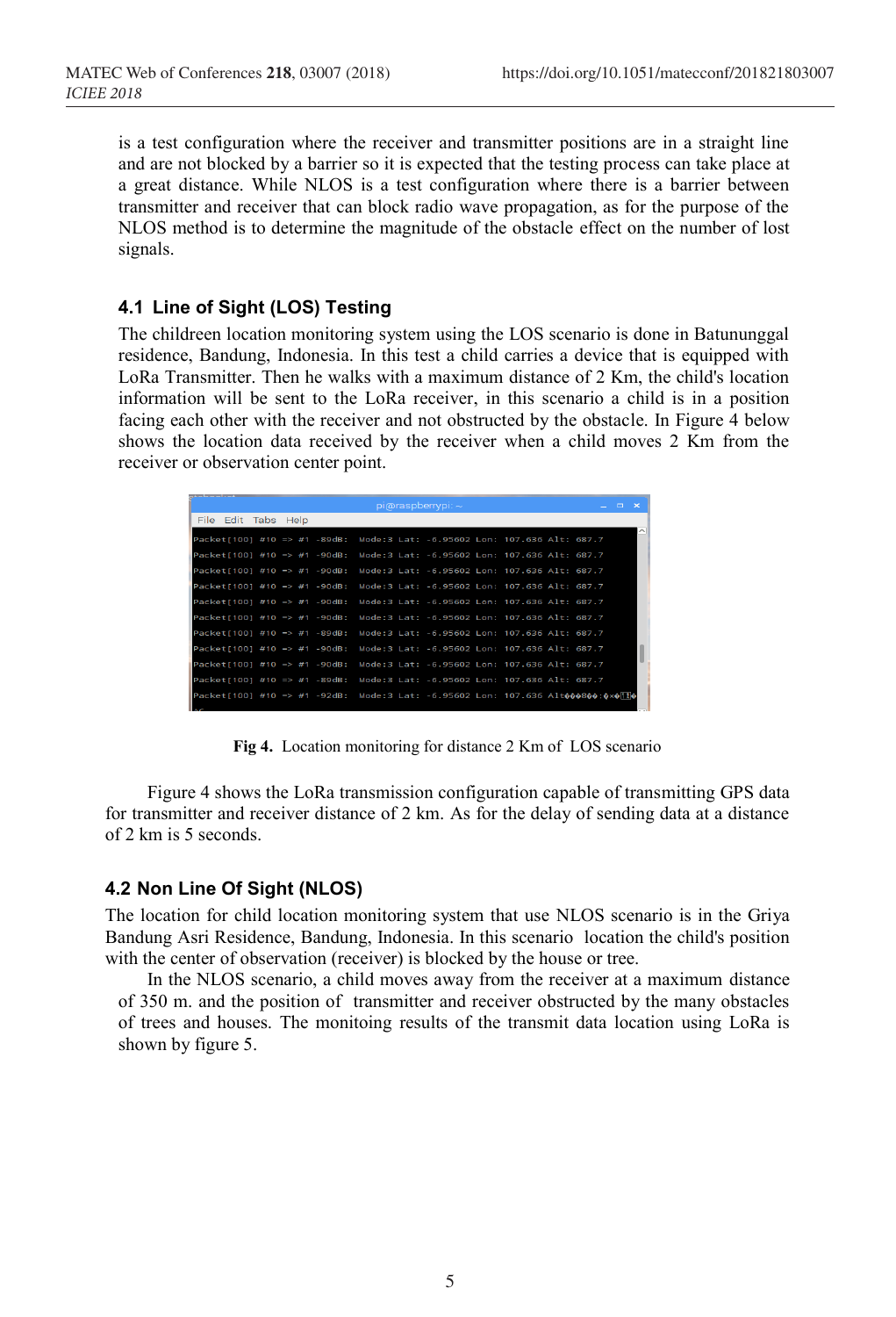| $pi$ @raspberrypi: $\sim$                                                                                                                                                                                     | $  \times$ |  |
|---------------------------------------------------------------------------------------------------------------------------------------------------------------------------------------------------------------|------------|--|
| File Edit Tabs Help                                                                                                                                                                                           |            |  |
| Packet[100] #10 => #1 -83dB: Mode:3 Lat: -6.97422 Lon: 107.655 Alt: 679.1                                                                                                                                     |            |  |
| Packet[100] #10 => #1 -92dB: Mode:3 Lat: -6.97422 Lon: 107.655 Alt: 679.1                                                                                                                                     |            |  |
| AC.<br>rf95_server Break received, exiting!                                                                                                                                                                   |            |  |
| rf95 server Ending<br>root@raspberrypi:/home/pi/RadioHead/examples/raspi/rf95# ./rf95 server<br>rf95 server<br>RF95 CS=GPI025, IR0=GPI04, RST=GPI017, LED=GPI0255 0K NodeID=1 @ 915.00MHz<br>Listening packet |            |  |
| Packet[100] #10 => #1 -87dB: Mode:3 Lat: -6.97422 Lon: 107.655 Alt: 679.1                                                                                                                                     |            |  |
| Packet[100] #10 => #1 -88dB: Mode:3 Lat: -6.97422 Lon: 107.655 Alt: 679.1                                                                                                                                     |            |  |
| Packet[100] #10 => #1 -91dB: �Ko4c��zEat:\}}<9d+"bDoj� 50?. ��1\?dtF��9"\?\ @����k<br><sup>∦</sup> ଆ∭ତତ୍ତ ତ?ତe::j@E=ତ(+3&8ତ4"ତ୍OLlତ୍: a୳⊞^65% ତ                                                               |            |  |
| Packet[100] #10 => #1 -91dB: Mode:3 Lat: -6.97422000n: 107.655 Alt: 679.1                                                                                                                                     |            |  |
| Packet[100] #10 => #1 -89dB: Mode:3 Lat: -6.97422 Lon: 107.655 Alt: 679.1                                                                                                                                     |            |  |

**Fig 5.** Location monitoring for distance 350 of NLOS Scenario

From Fig. 5 it is seen that the NLOS data communication between the transmitter and receiver is successful. The delay value obtained for this test is 3 seconds.

Below are completed survey from various distance for LOS dan NLOS testing.

| Distance | Location                   |     | Data GPS   |           |          |  |  |  |
|----------|----------------------------|-----|------------|-----------|----------|--|--|--|
| (KM)     |                            | (s) | Latitude   | Longitude | Altitude |  |  |  |
|          | Batununggal<br>residence   | 5   | $-6.95602$ | 107.636   | 687.7    |  |  |  |
|          | Batununggal<br>residence   | 5   | $-6.95602$ | 107.636   | 687.7    |  |  |  |
| 2.5      | Batununggal<br>residence   | 59  | $-6.97422$ | 107.655   | 682.4    |  |  |  |
|          | No Location is<br>detected |     |            |           |          |  |  |  |

Table 1. LOS testing Result for various distance

From Table 1 above, the system can send data location for maximum 2.5 km distance with delay is 59 s. The Dragino/Semtech stated LoRa/HAT could reach 168 dB maximum link budget. For Non LOS, see table 2 below.

**Table 2.** NLOS testing result for various distance

| Jarak | Lokasi           | delay | Data       |           |          |  |  |
|-------|------------------|-------|------------|-----------|----------|--|--|
| (m)   |                  | (s)   | Latitude   | Longitude | Altitude |  |  |
| 100   | Bandung<br>Griya | 3     | $-6.97422$ | 107.655   | 679.1    |  |  |
|       | Asri Residence   |       |            |           |          |  |  |
| 200   | Griya<br>Bandung | 5     | $-6.97422$ | 107.655   | 679.1    |  |  |
|       | Asri Residence   |       |            |           |          |  |  |
| 300   | Griya<br>Bandung | 60    | 679.1      | 107.655   | 679.1    |  |  |
|       | Asri Residence   |       |            |           |          |  |  |

From the above NLOS tests, it appears that the obstacles between the transmitter and receiver are very influential in the transmission of radio waves, because they cause the decrease in the intensity of the transmitted radio wave signal. The the more trees that block between the transmitter and receiver make the intensity of the emitted signal decrease and the delay time of radio waves transmission becomes increase. The maximum distance